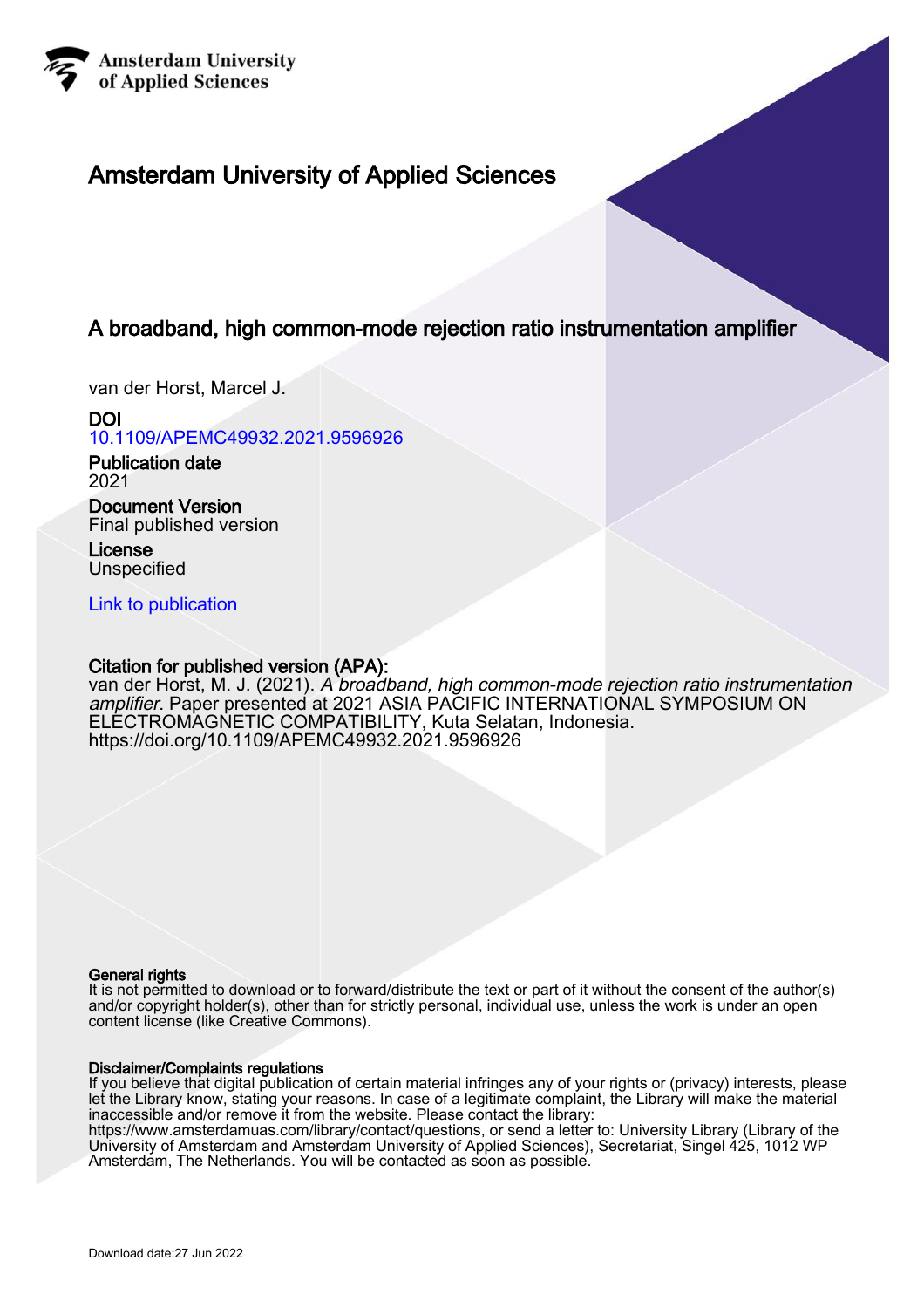# A Broadband, High Common-Mode Rejection Ratio Instrumentation Amplifier

Marcel J. van der Horst

*Department of Electrical Engineering/ Amsterdam Sensor Lab Amsterdam University of Applied Sciences, The Netherlands*, m.j.van.der.horst@hva.nl

*Abstract*—An operational amplifier based instrumentation amplifier (IA) with a common-mode rejection ratio (CMRR) independent of resistance tolerances is presented in this paper. The CMRR is determined by the operational amplifier characteristics. The IA shows a high CMRR up to 100 kHz. Moreover, since the presented IA operates in the current domain, no large internal voltage swings occur, making it an interesting choice for low-voltage applications in situations where common-mode disturbances may affect the signal processing.

*Index Terms*—Nullor, instrumentation amplifier, common-mode rejection ratio, operational amplifier, common-mode disturbance

#### I. INTRODUCTION

Instrumentation amplifiers (IA) are typically used when common-mode (CM) signals may disturb the differential-mode (DM) signal transfer. Its task is to suppress the CM disturbance and amplify the DM signal. This ability is the common-mode rejection ratio. The CM-signal may be at DC, but is usually an AC signal. An example of the latter possibility is the measurement of bio-potentials like electrocardiogram and electroencephalogram where the mains may induce CM voltages on the order of several volts, while the signal of interest is in the order of (hundreds of)  $\mu$ V to several mV [1].

In general, increasing CM disturbance in the low-frequency (2-150 kHz) range can be expected nowadays [2], increasing the demand for IAs with high (enough) CMRR in this band. The current trend towards low supply voltages requires the IA to meet this demand at decreasing supply voltages as well.

A lot of investigation has been performed over the years to improve the CMRR of IAs, e.g., [3]- [7]. Most focusing on integrated circuit IA design, which eases the design for a high CMRR.

Integrated circuit vendors supply various monolithic IAs based on e.g., current feedback, the wellknown three operational amplifier (op amp) IA or the two op amp IA. The CMRR is highly affected by the inequalities in resistor ratios in the subtractor in the latter two cases. In monolithic IAs these resistors are laser-trimmed, the transistors are well matched and can therefore provide better CMRRs than non-monolithic op amp based IAs [8]. IAs with high CMRR over a large frequency range and that are able to operate on low supply voltages are, however, still scarce.

This paper proposes an op amp based IA design with a CMRR that is not affected by inequalities of resistor(s) (ratios). Moreover, the CMRR is high over a broad frequency range and the IA can be used in low-voltage applications.

Section II presents the design of the IA. Gain and CMRR measurements are given in Section III and the design is discussed in Section IV. Finally, Section V gives the conclusions.

#### II. INSTRUMENTATION AMPLIFIER DESIGN

An IA should perform both an amplifying and a subtraction function to the signals at both of its inputs. This will result in cancellation of CM voltages and amplification of DM voltages. Figure 1 shows an effective subtraction function in the current domain. Nullors [9] are used to realize a



Fig. 1: Subtraction function: voltage in, current out.

balanced transadmittance amplifier.

The current through  $Z_L$  is only determined by the DM voltage  $u_v$ . Due to the negative feedback action, the voltage difference across  $Z_1$  caused by the CM voltage  $u_q$  is zero. Therefore, no CM current will flow through  $Z_L$ . When  $Z_L$  is formed by a (differential) transimpedance amplifier, an IA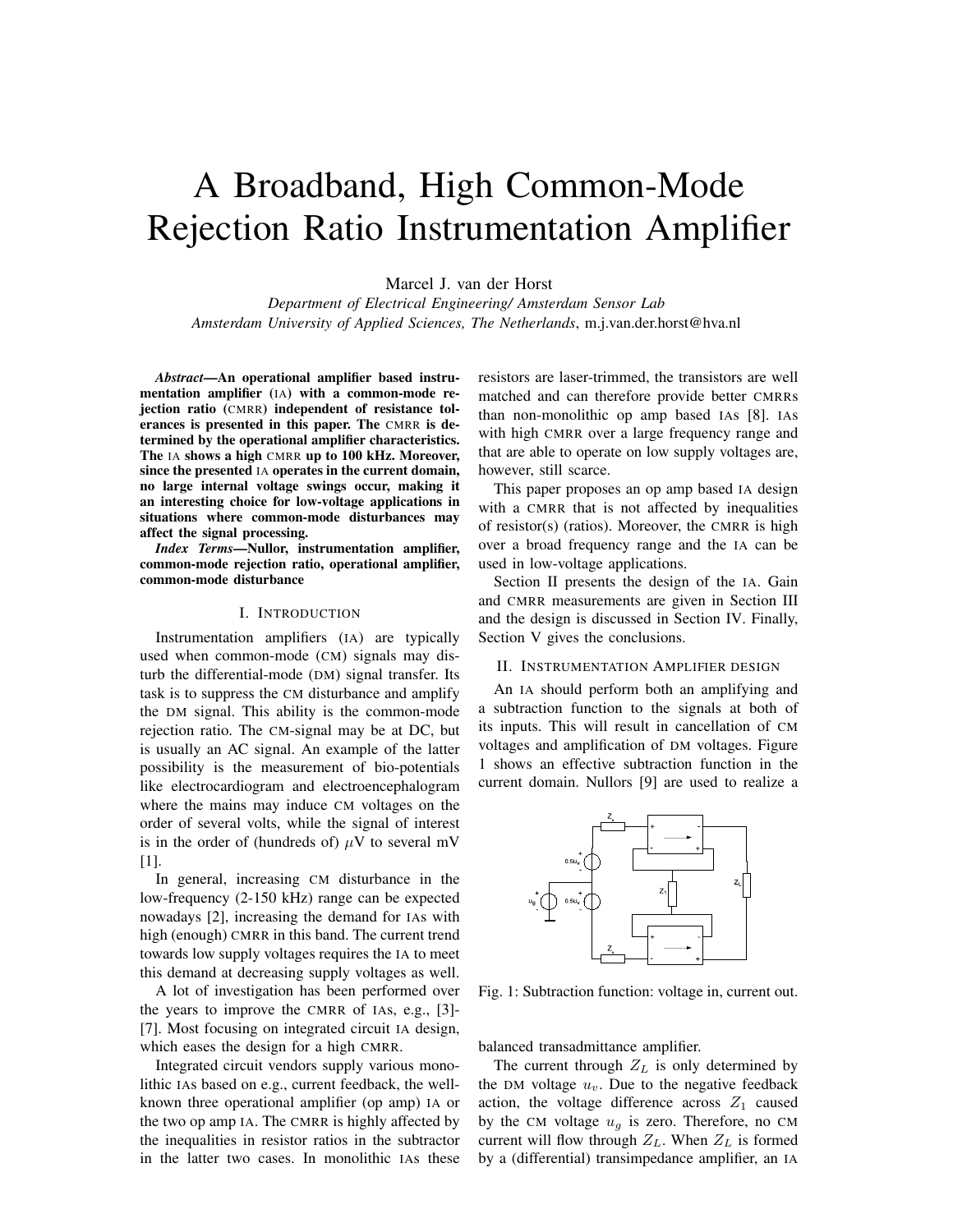with balanced voltage output terminals is created; there are two output voltages with 180<sup>°</sup> phase difference available. Here, an implementation using two unbalanced transimpedance amplifiers is used, see Fig.2.



Fig. 2: IA with a balanced transadmittance and two transimpedance amplifiers. Using, e.g., a differential amplifier, one output voltage may be realized.

As a result of  $u_v$ , a current  $-u_v/Z_1$  will start flowing in the output circuit. The transimpedance amplifiers convert this current into an output voltage according to  $u_{o1} = (u_v/Z_1) \cdot Z_2$  and  $u_{o2} =$  $-(u_v/Z_1) \cdot Z_2$ . Hence, for the total voltage gain for both output follows

$$
\mu_d = \pm \frac{Z_2}{Z_1}.\tag{1}
$$

#### *A. A nullor implementation with op amps*

Only in the case of the voltage amplifier and the transimpedance amplifier can the nullors be implemented with op amps without any problems. In case of the transadmittance amplifier, the problem is encountered that there is no differential, floating (isolated) output terminal pair. The problem to solve is to find a way of providing an isolated differential output pair using op amps only.

Huijsing presented an elegant solution based on two op amps and floating voltage sources [10]. Fig 3 shows his design. The maximum voltage swing is



Fig. 3: A two opamp nullor implementation.

(almost) equal to  $U_{Bp} + U_{Bn}$  when using op amps with rail-rail output.

The right op amp regulates its current  $i_{o2}$  such that the total positive and negative currents are equal to each other [10]. It holds that  $i_{o1}$  =  $i_{p1} - i_{n1}$ ,  $i_{o2} = -i_{p2} + i_{n2}$  and  $i_{tot} = i_{p1} + i_{p2} =$  $i_{n1} + i_{n2}$ , hence  $i_{o2} = i_{p1} - i_{n1} = i_{o1}$  (when leakage currents from the op amps are ignored).

The floating supply voltage sources of the op amps must be isolated from the signal source and load reference: no galvanic contact and preferably negligible capacitance to that reference.

#### *B.* CMRR *limitations*

The CMRR that can be reached will be limited by both the performance of the input stage, i.e. the quality of the subtraction action, and the CMRR limitations of the op amps used (the same holds for the familiar 3 op amp IA). From a small-signal analysis follows that the CMRR in the former case can be approximated by

$$
CMRR(s) \approx
$$
  
20 · log  $\left| \frac{1 + 2(A_1(s) + A_2(s)) + 3A_1(s)A_2(s)}{3(A_1(s) - A_2(s))} \right|$ . (2)

 $A_1(s)$  and  $A_2(s)$  are the open loop gains of the op amps used and s is the Laplace operator. The open loop gain and gain bandwidth product (GBP) are given in the datasheets, thus providing  $A_1(s)$ and  $A_2(s)$ . Note that typical values are given that are prone to spread up to 30  $\%$  [11].

It can be seen that for high CMRR values,  $A_1(s)$ and  $A_2(s)$  should be as equal as possible and/or as high as possible. When using commercially available op amps, selecting an op amp with high open loop gain is advised. Theoretically, CMRR $\gg$  80 dB can be reached with high gain op amps. In that case the practically obtainable maximal CMRR will be determined by the op amp.

#### *C.* IA *Design*

Fig. 4 shows the design. The voltage gain  $\mu_d$ is 40 dB. A low value of only 10  $\Omega$  was chosen for the feedback impedance  $Z_1$  (Fig. 2) so its noise contribution is negligible. For  $Z_2$  follows a resistor of 1 k $\Omega$ . The amplifier is limited to a bandwidth of 15.9 kHz with the capacitances shown in Fig. 4. The dual op amp AD822 is used. Ltspice simulations show a  $\mu_d$  of 40 dB and an equivalent voltage tions snow a  $\mu_d$  or 40 dB and an equivalent voltage noise of 18 nV/ $\sqrt{Hz}$  or 2.34  $\mu V_{rms}$  total noise, determined by the input op amps. Op amp macromodels are not appropriate for CMRR simulations for this design, so simulation results are not given. Based on the op amp specifications and Eq. (2), calculations showed high CMRR up to 100 kHz.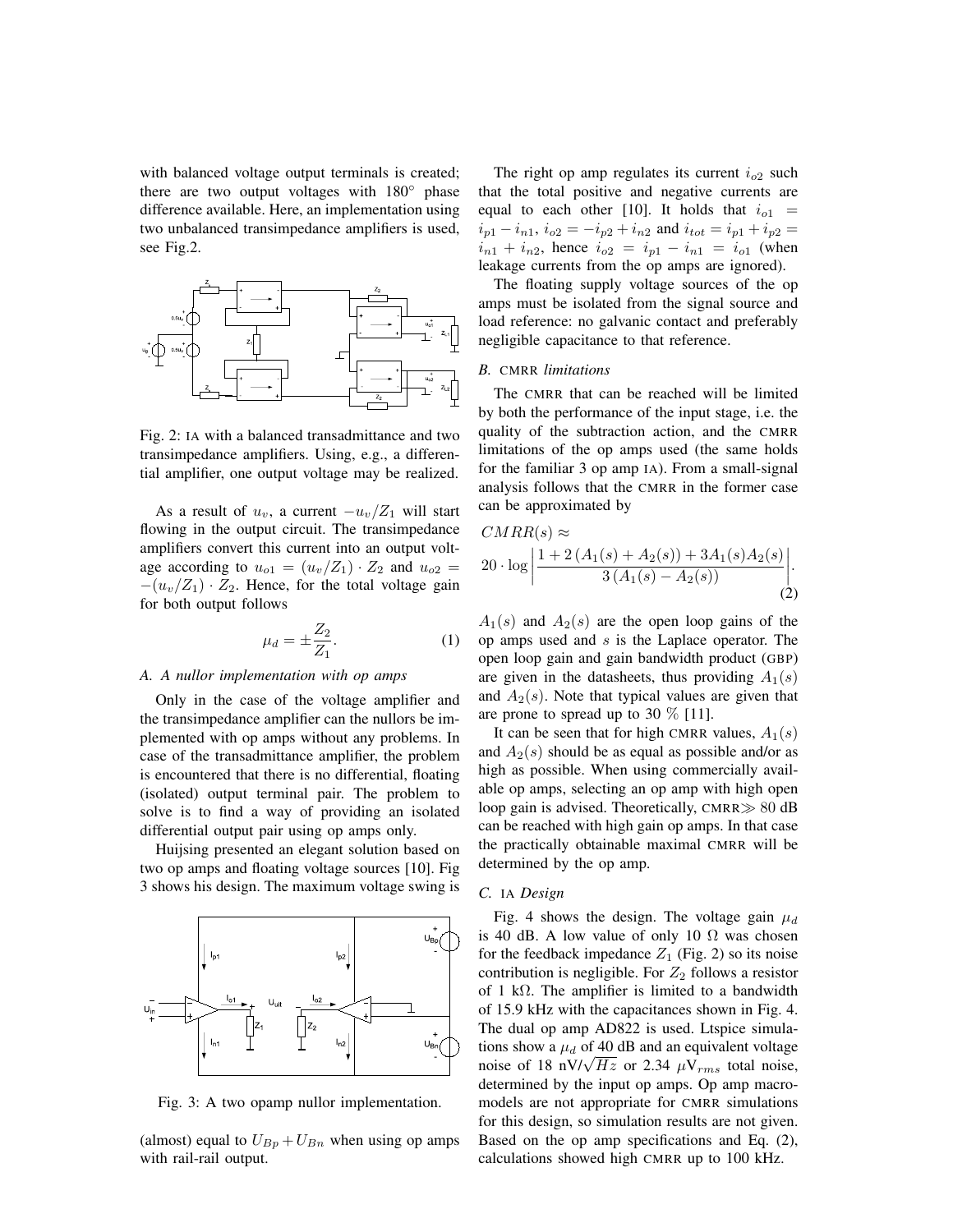

Fig. 4: The IA design.

In this design 3 V batteries are chosen as supply voltage of the input stage. The output stage is fed from  $\pm$  5 V derived from two 9 V batteries.

#### III. MEASUREMENTS

The IA was realized on an experimental board and both  $\mu_v$  and CM gain  $\mu_g$  were measured using a Rigol DG1022 function generator and a Tektronix TBS 1072 oscilloscope. The differential voltage was set to  $10 \text{ mV}_{\text{rms}}$  and the resulting output voltage was measured over a frequency range of 10 − 100 kHz. See Fig. 5 for a picture of the IA.



Fig. 5: The upper board shows three dual op amps forming the IA, the lower board shows the on-off switch and two voltage regulators  $(\pm 5 V)$ .

 $\mu_q$  was measured by connecting both inputs to the function generator and connecting the 'ground' side of it to the amplifier reference (see Fig. 2, with  $u_v$  zero). The CM input voltage was 100 mV<sub>rms</sub>. The CMRR was calculated with  $20 \log(\mu_d/\mu_a)$ .

To demonstrate the effect of  $A_1(s)$  and  $A_2(s)$ on the CMRR, measurements were performed with the AD 822 as input stage and the MCP6002, comparable CMRR but lower GBP, as input stage of the IA.

Fig. 6(a) shows the measured  $\mu_d$  (crosses) of 40 dB. The measured bandwidth is 15.8 kHz. Fig. 6(b) presents the measured CMRR. The circled crosses are measurement results, the black line is the maximal CMRR of the op amp and the blue line is calculated with Eq. (2).



(a)  $\mu_d$  as a function of frequency. All op amps: AD 822.



(b) CMRR as a function of frequency. All op amps: AD 822.

Fig. 6: Differential voltage gain  $\mu_d$  and CMRR of the IA. Black line: maximal low-frequency CMRR of the op amps. Blue line: calculated CMRR, Crosses and circled crosses: measurements.

Figs. 7(a) and (b) present the same measurements, but now op amp MCP 6002 is used in the transadmittance input stage. Since the MCP 6002 has a lower GBP (1 MHz typ.) than the AD822 (1.8 MHz typ) with this  $R_1$  (10  $\Omega$ ), the bandwidth is 12.2 kHz. Both op amps are capable of low voltage operation, minimal supply voltage being 1.8 V and  $\pm 2.5$  V, respectively.

It is demonstrative to see that the measured CMRR is large over a broader frequency range than that of the op amps themselves. The CMRR of the MCP 6002 is typically 77 dB at low frequencies, deteriorating to 20 dB at 10 kHz and that of the AD 822 is about 73 dB (low supply voltage) at